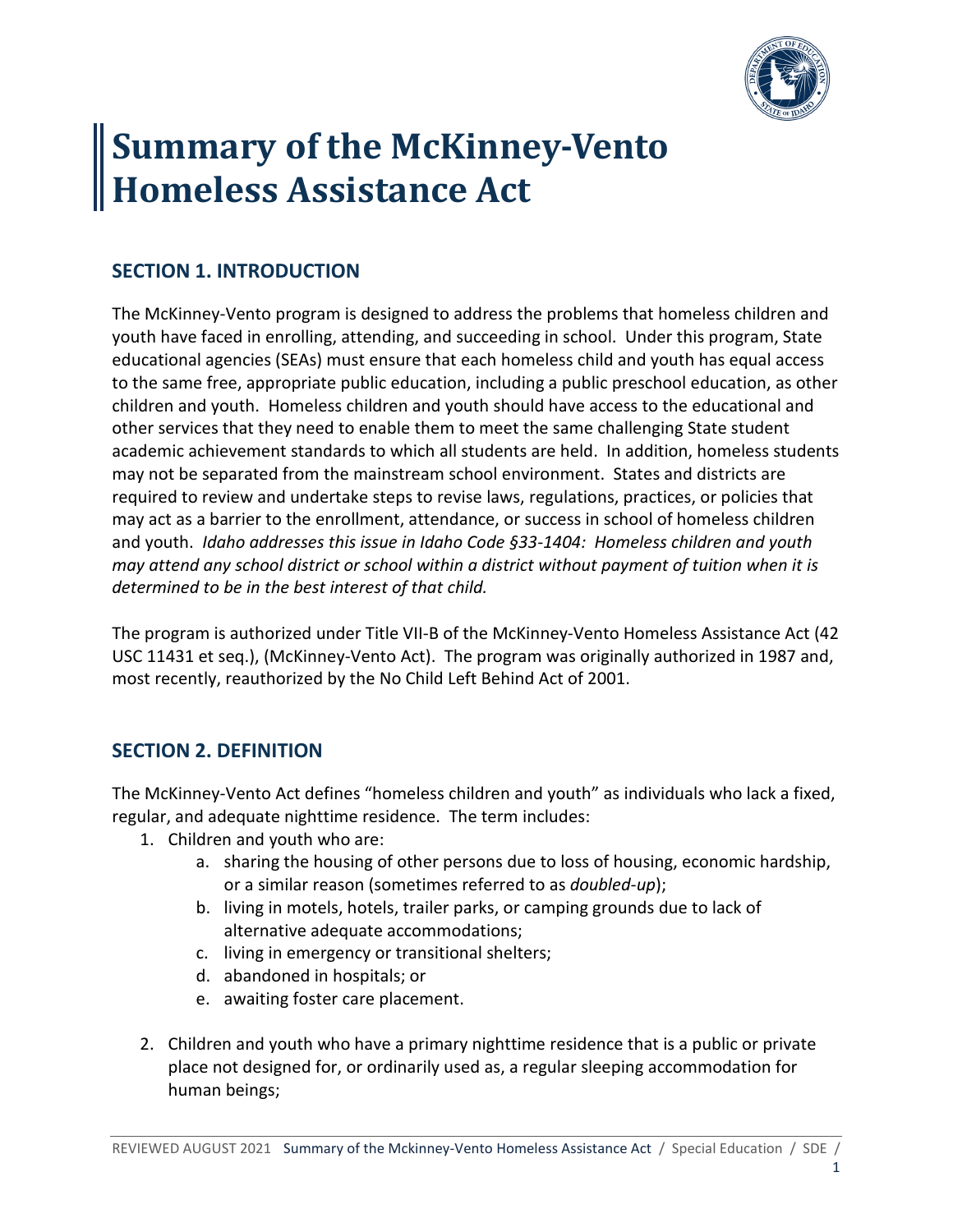- 3. Children and youth who are living in cars, parks, public spaces, abandoned buildings, substandard housing, bus or train stations, or similar settings; and
- 4. Migratory children who qualify as homeless because they are living in circumstances described above.

#### **SECTION 3. ADMINISTRATIVE REQUIREMENTS**

Some of the key provisions of the McKinney-Vento Homeless Assistance Act are as follows:

- 1. Districts are prohibited from segregating a homeless child or youth in a separate school, or in a separate program within a school, based on the child or youth's status as homeless.
- 2. Districts must adopt policies and practices to ensure that transportation is provided at the request of the parent or guardian (or in the case of the unaccompanied youth, the liaison) to and from the school of origin. There are specific provisions regarding the responsibility and costs for transportation.
- 3. If a dispute arises over school selection or placement, the district must admit a homeless child or youth to the school in which enrollment is sought by the parent or guardian, pending resolution of the dispute.
- 4. School placement determinations must be made on the basis of the "best interest" of the child or youth. In determining what a child or youth's best interest is, the district must, to the extent feasible, keep a homeless child or youth in the school of origin, unless doing so is contrary to the wishes of the child or youth's parent or guardian.
- 5. Every district, whether or not it receives a McKinney-Vento subgrant, must designate a local liaison for homeless children and youth.

## **SECTION 4. COMPLAINTS AND ENFORCEMENT**

School districts, as recipients of Federal financial assistance and as public entities, must ensure that their educational programs for homeless children are administered in a nondiscriminatory manner. Although the Department's Office for Civil Rights (OCR) enforces Federal laws that prohibit discrimination, under the Homeless Assistance Act, each district is to establish an informal process for resolving disputes that may arise. The State Department of Education provides guidance on the process and the time limit for the dispute process if the matter is appealed to the SDE.

This process can be found on the **State Department of Education** website.